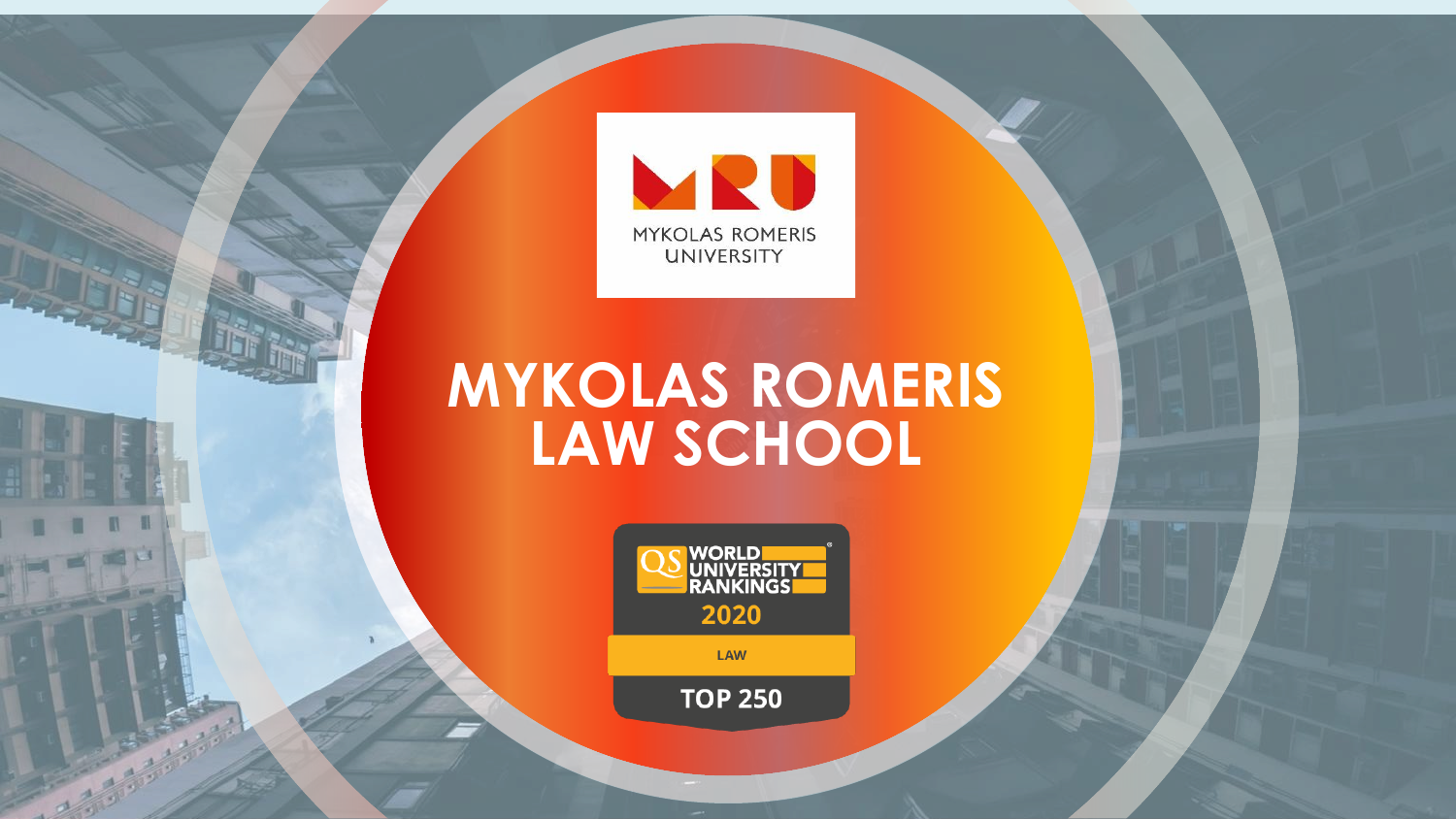

### **Mykolas Romeris University**

1 **Located in Vilnius, Lithuania**



2 **Leading university in social sciences**



3 **Enrolls 7500 students**

4 **600 international students**

5 **Member of the various international organizations**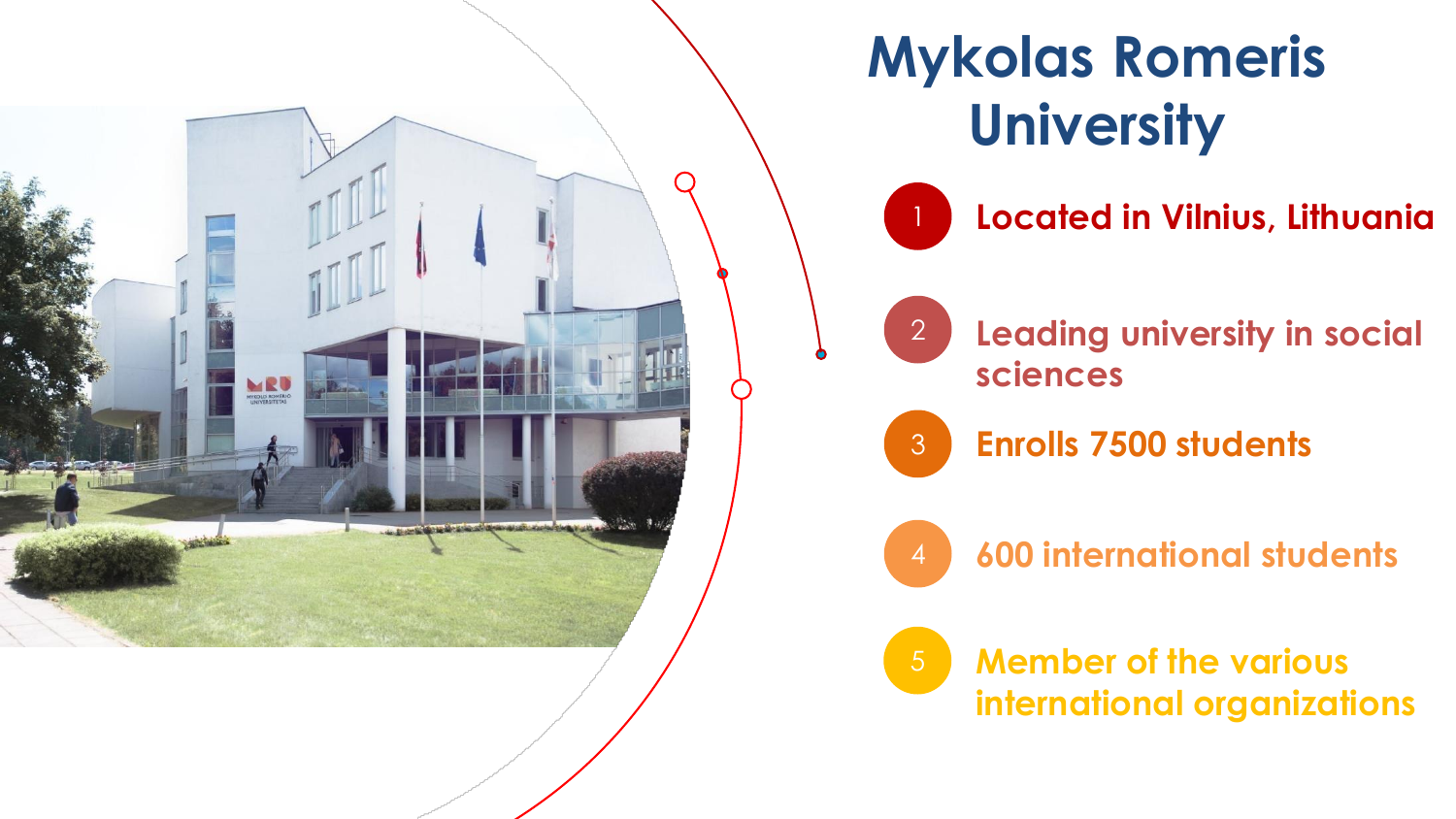### **Modern University**



**Near the park Library Clasrooms**









**Sport halls Social activities Dormitories**

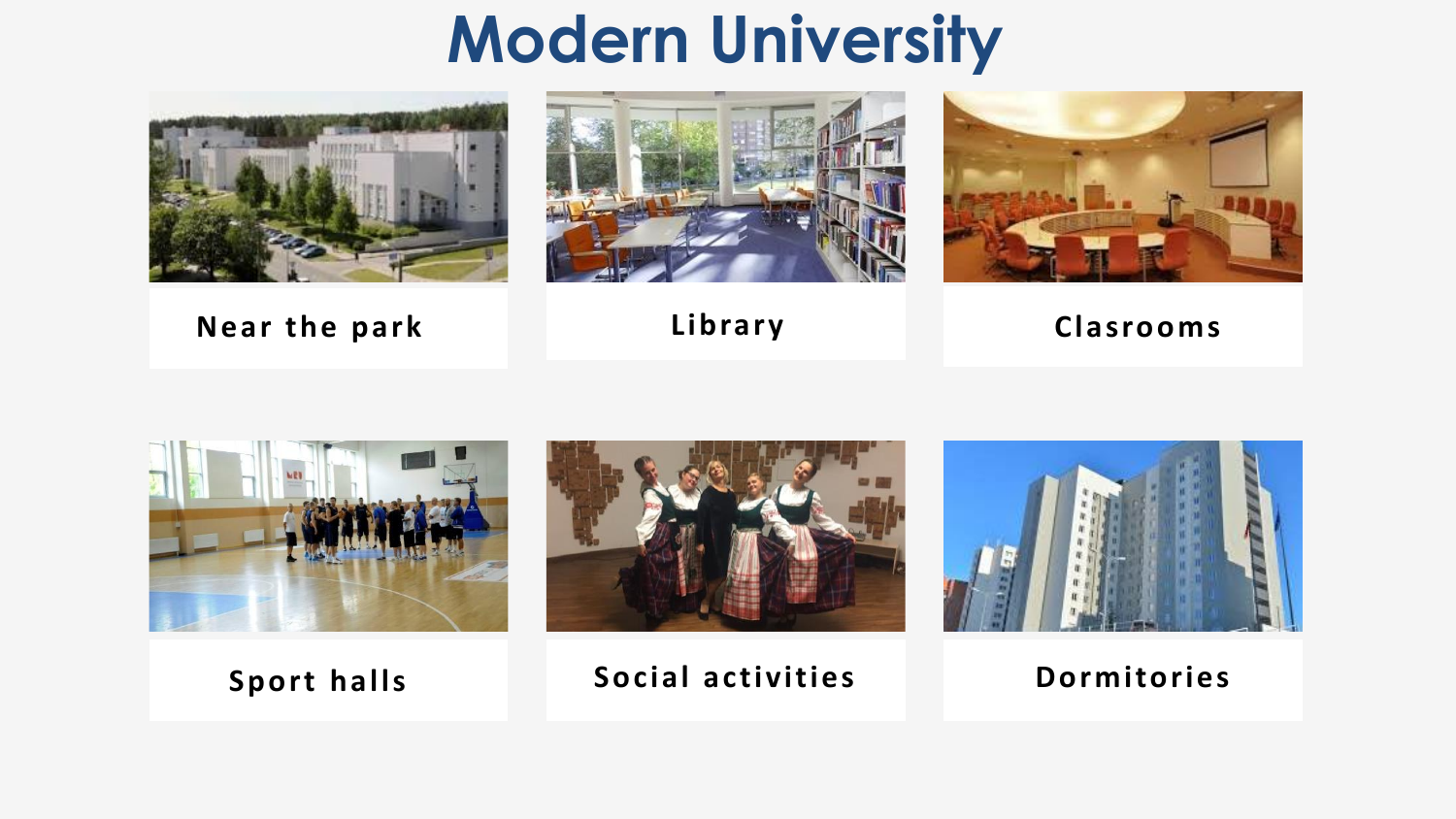## **Life in the Capital**

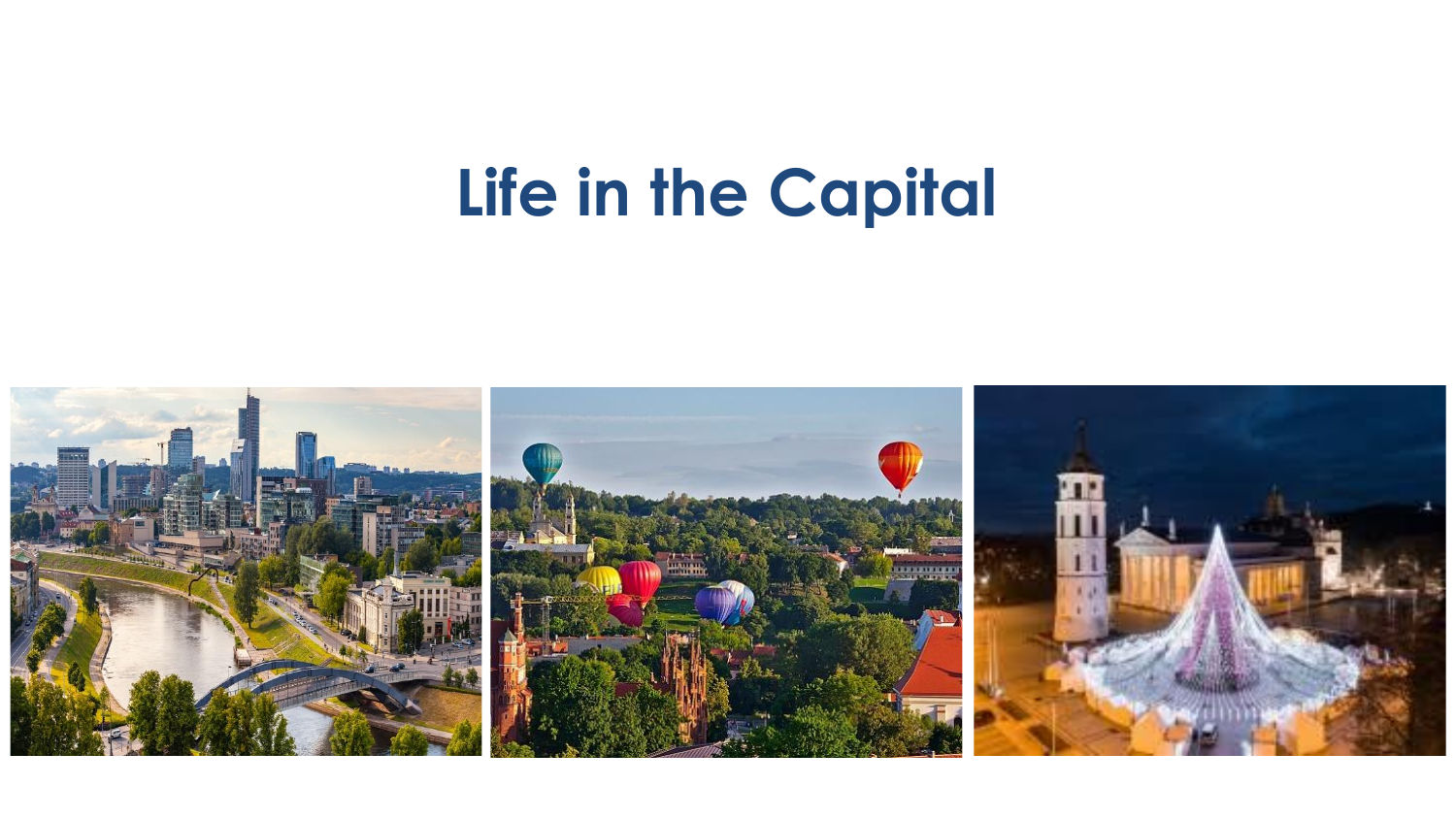## **Who we are?**

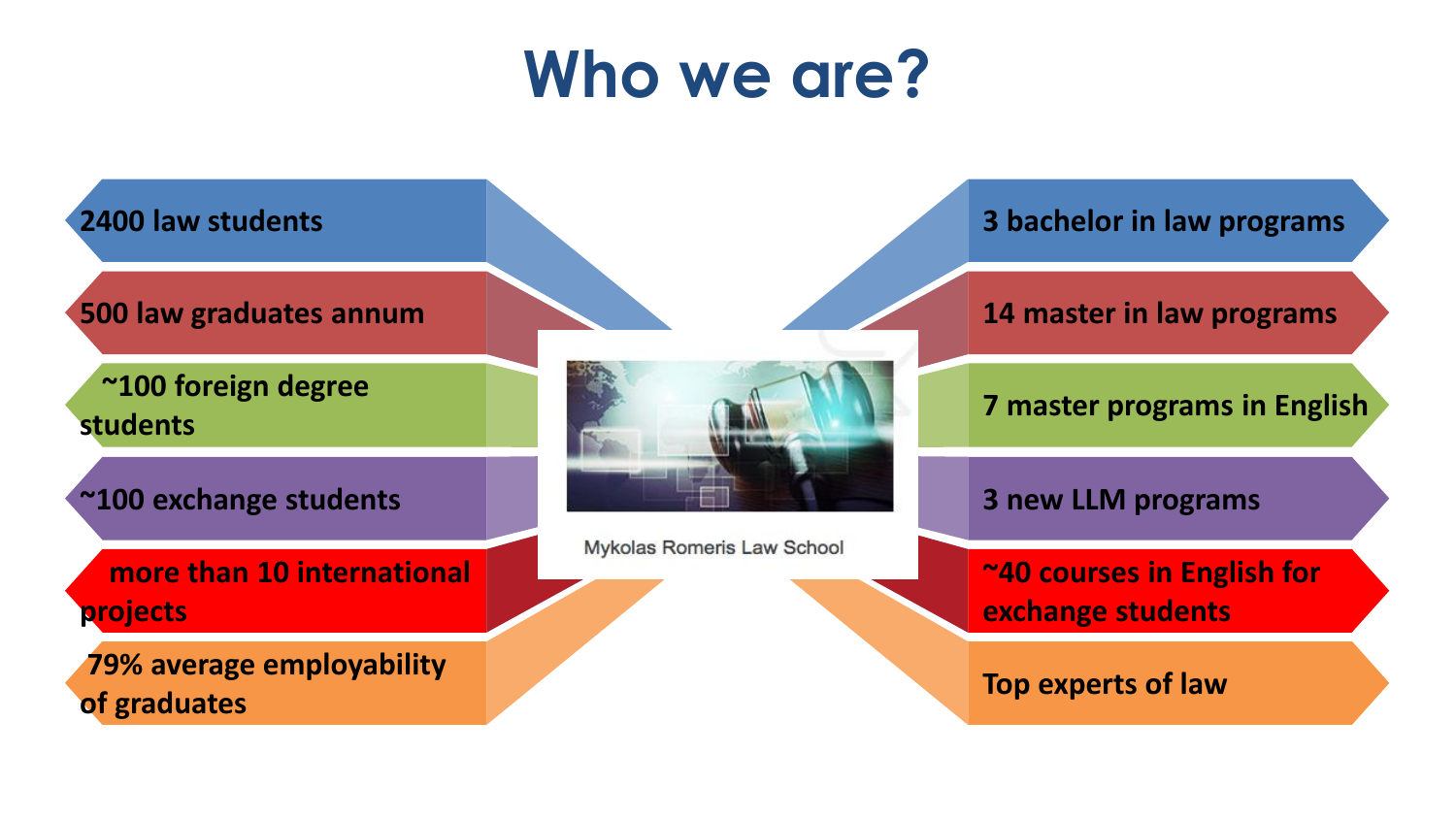



**In the world**

**Central and Eastern Europe**

**Baltic states**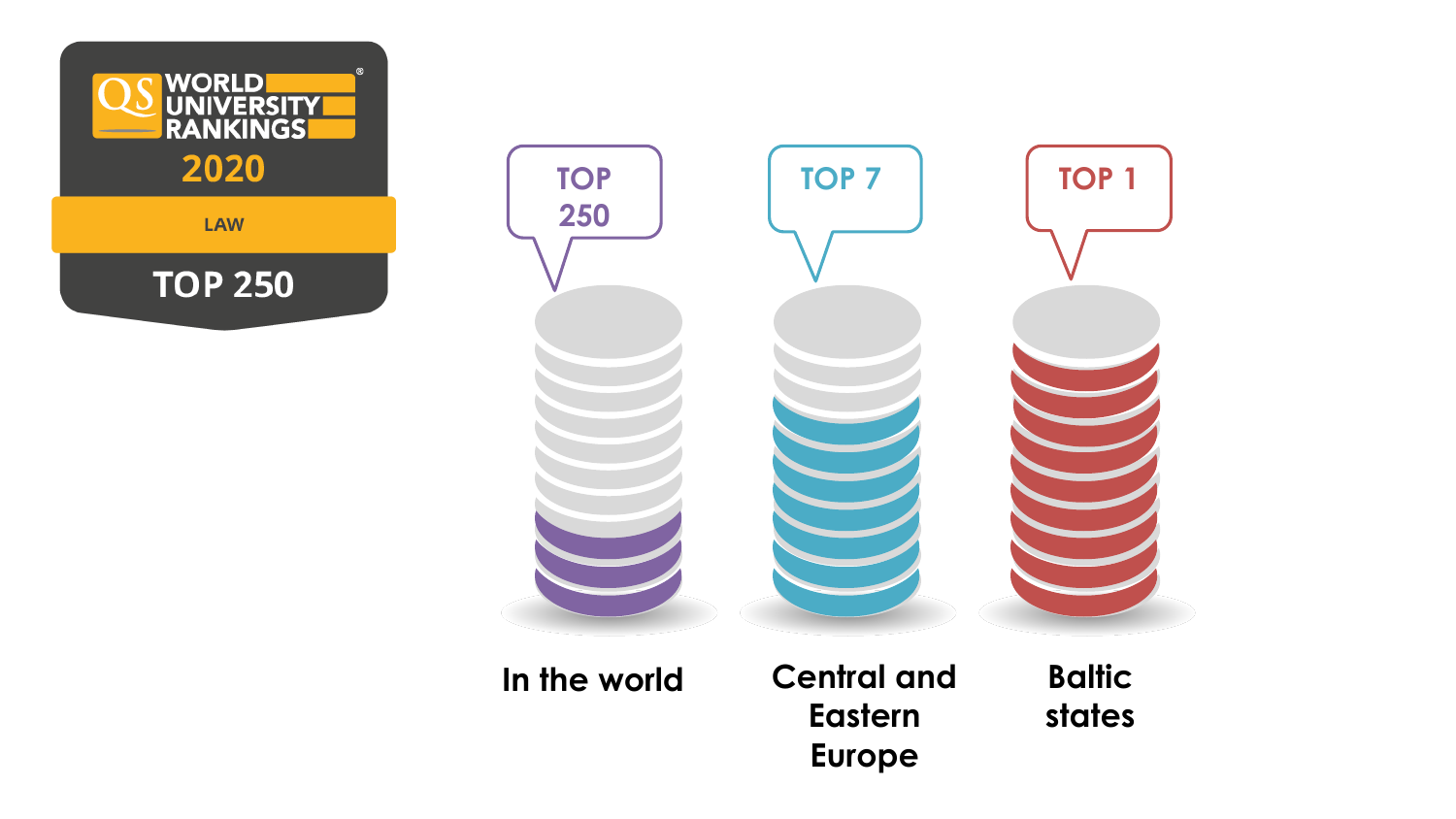#### **European and International Business Law**

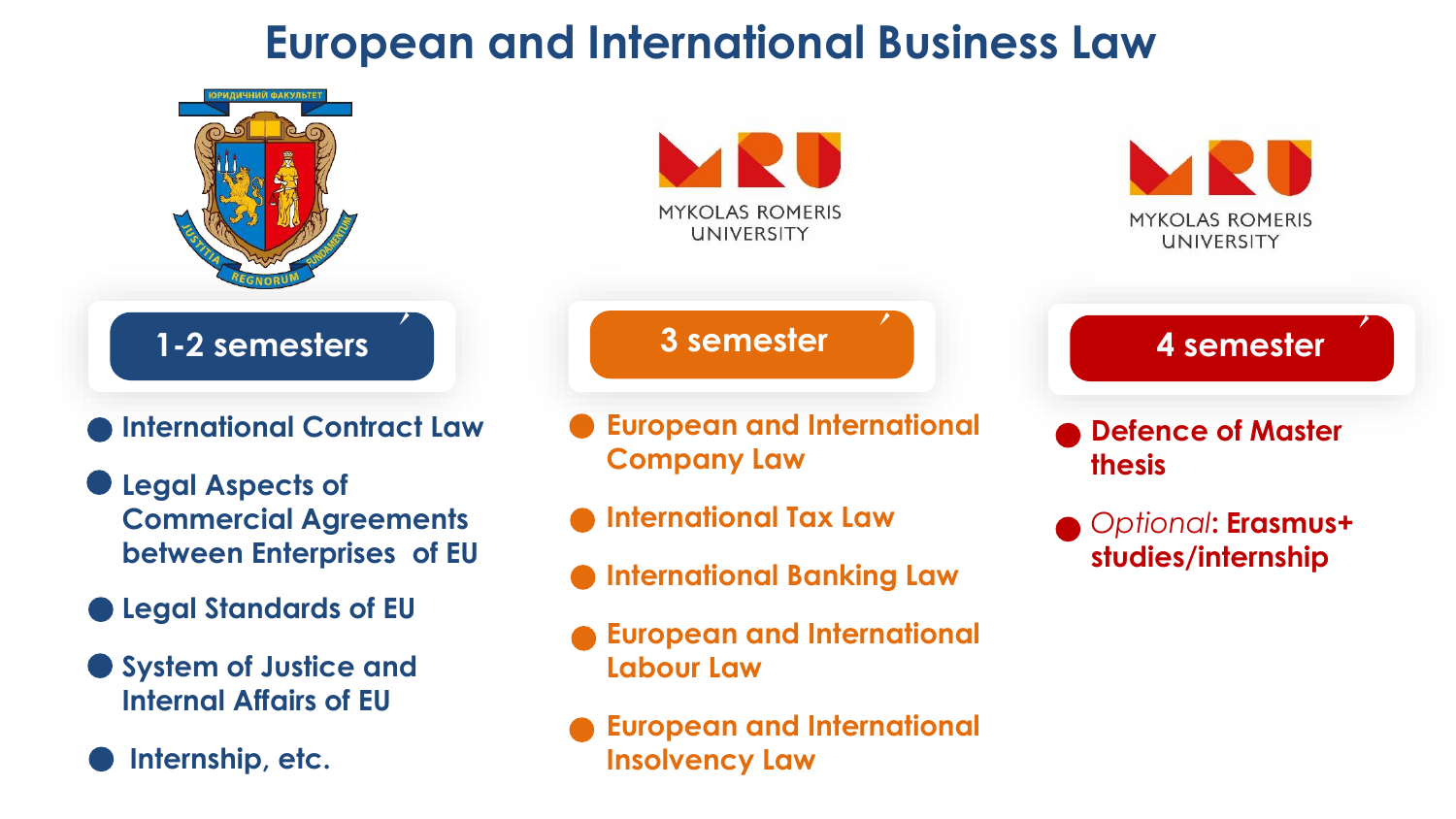#### **Advantages of the program**

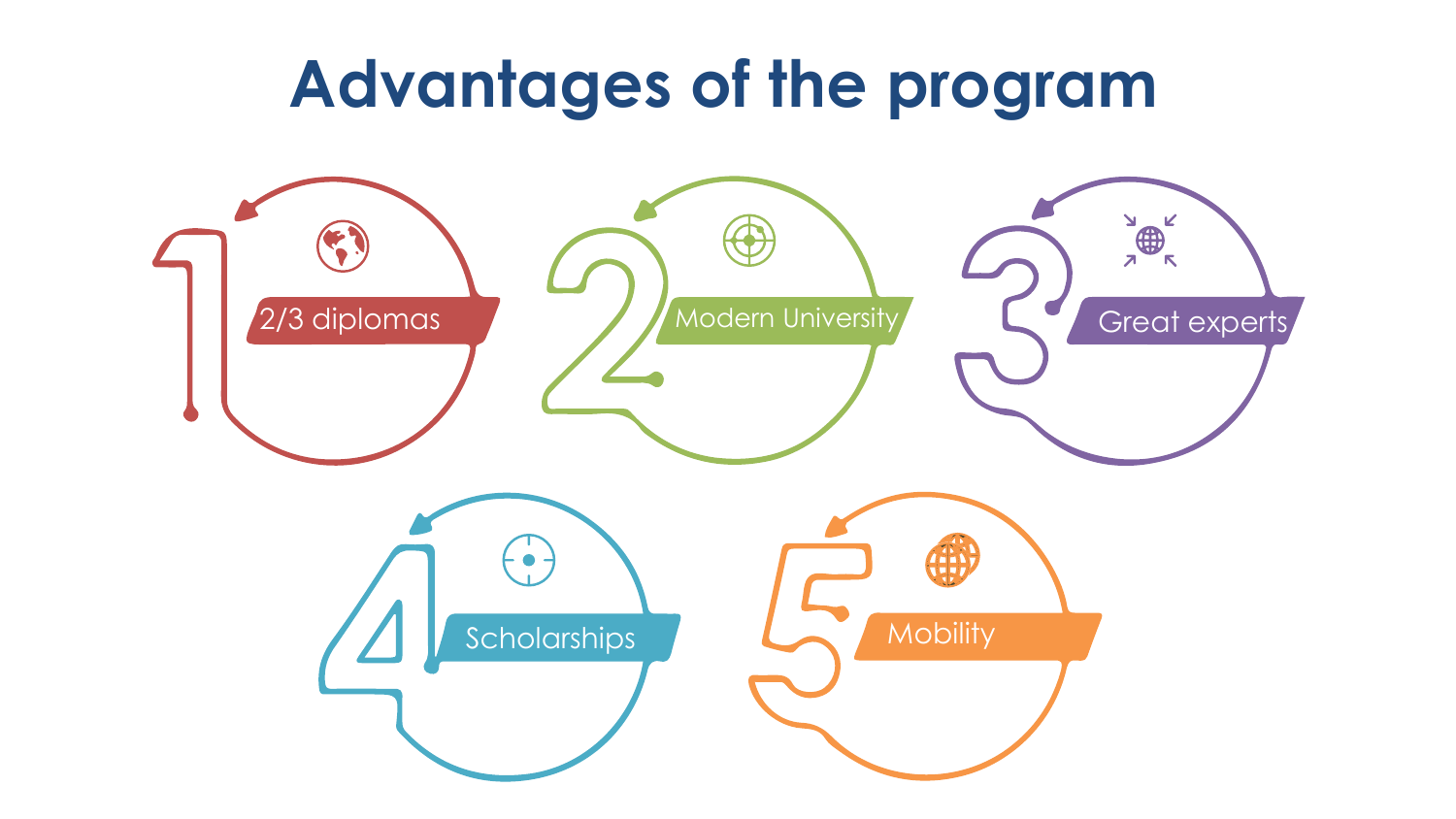### **Double/triple diploma**







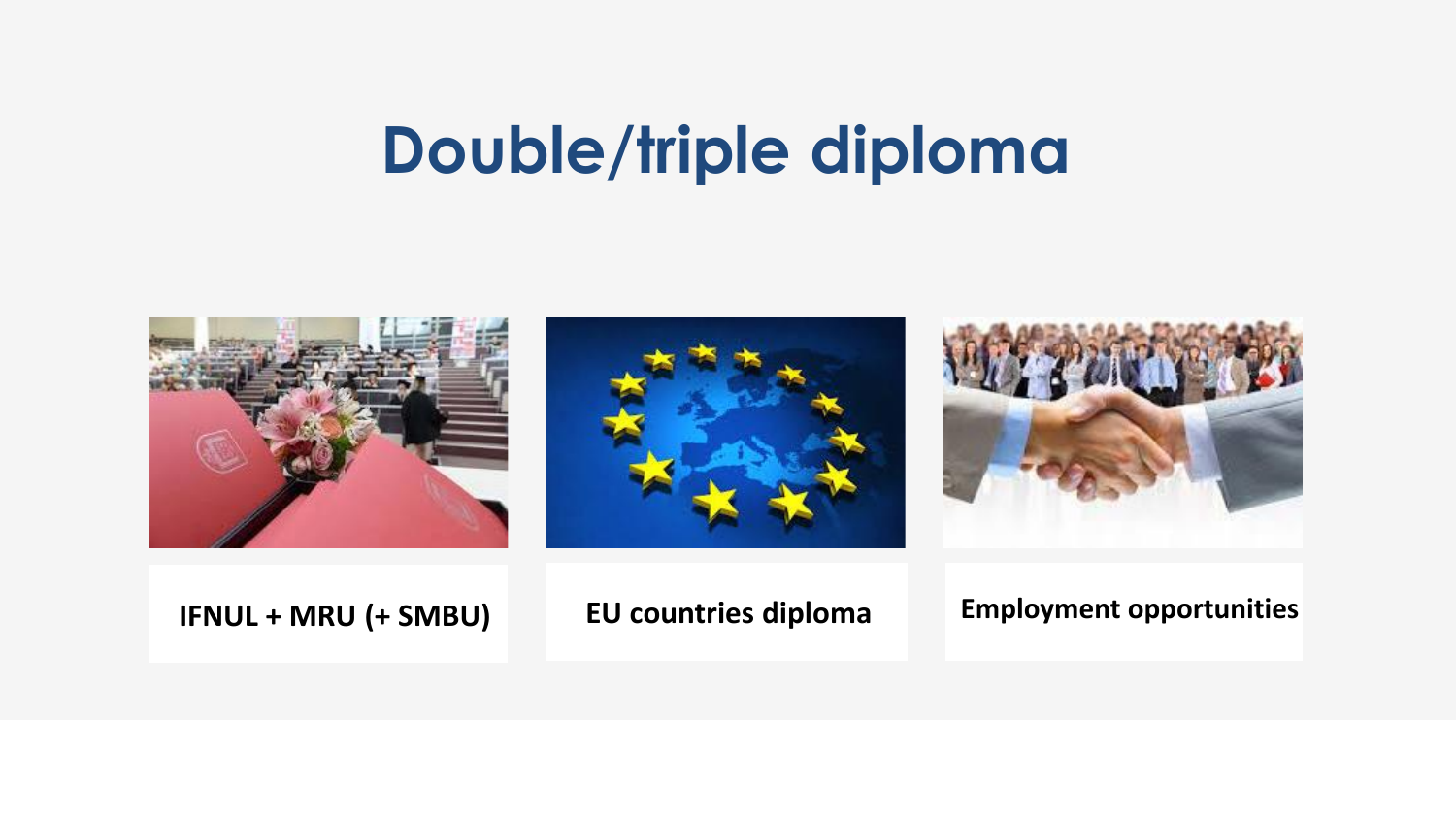#### **Internship and career opportunities**

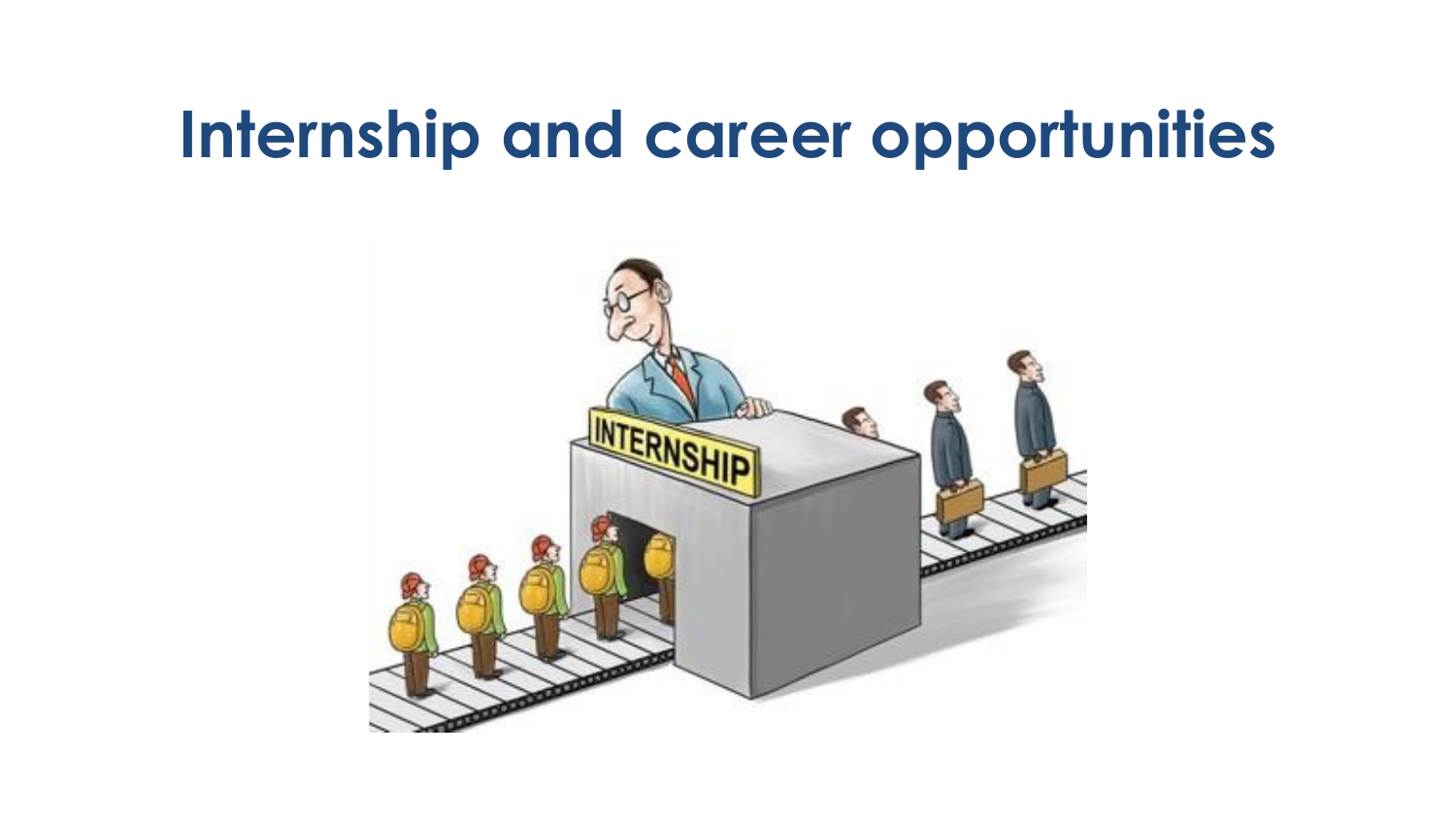## **Scholarships and price**



**30 State scholarships for students from Ukraine (2020)**

**MRU partial tuition scholarships (~900 eur)**

**Price: 2019/2020 – 2398 Eur/year 2020/2021 – ? (max. 2952 Eur/year) IFNUL students pay EU citizens price**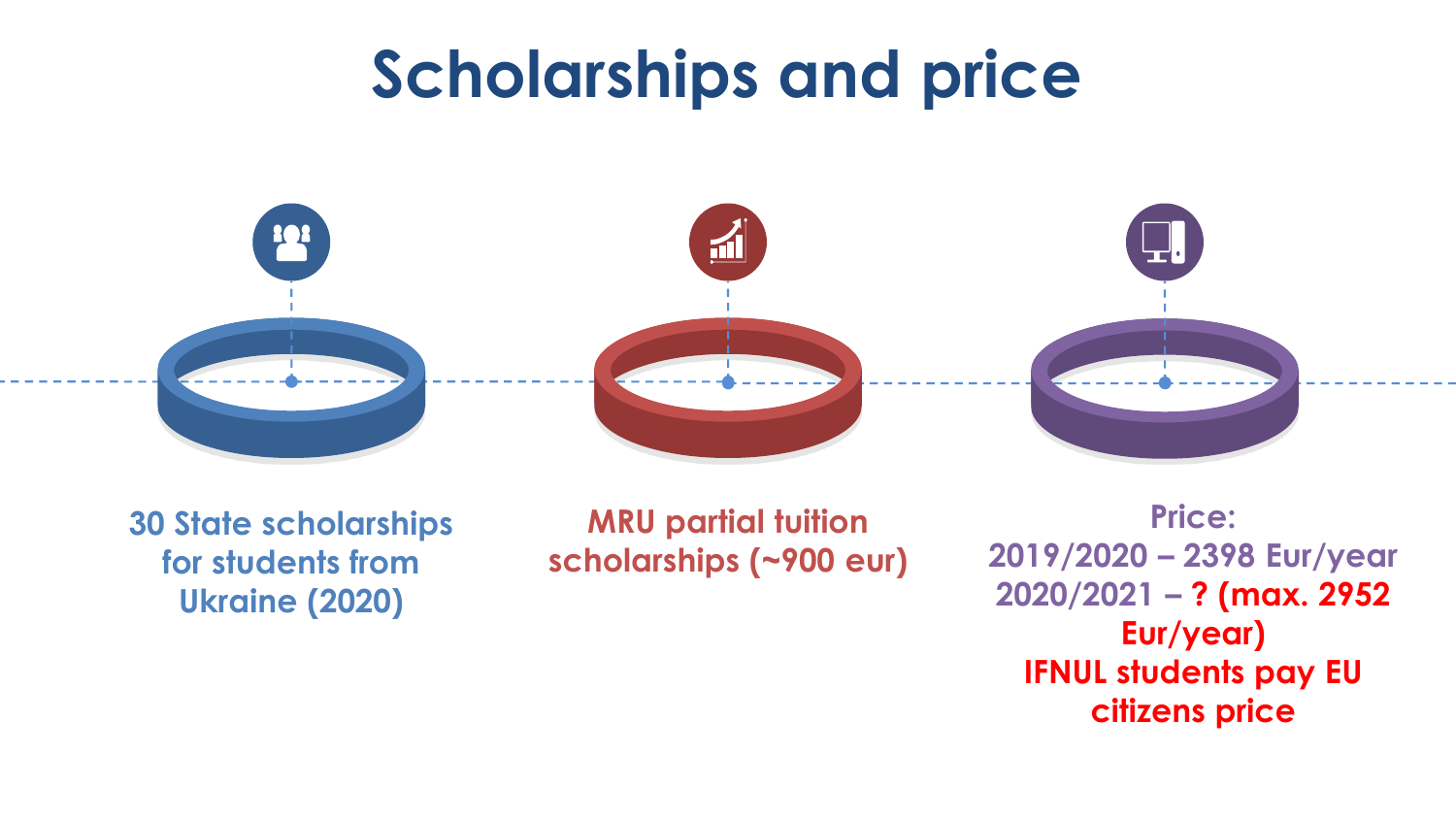